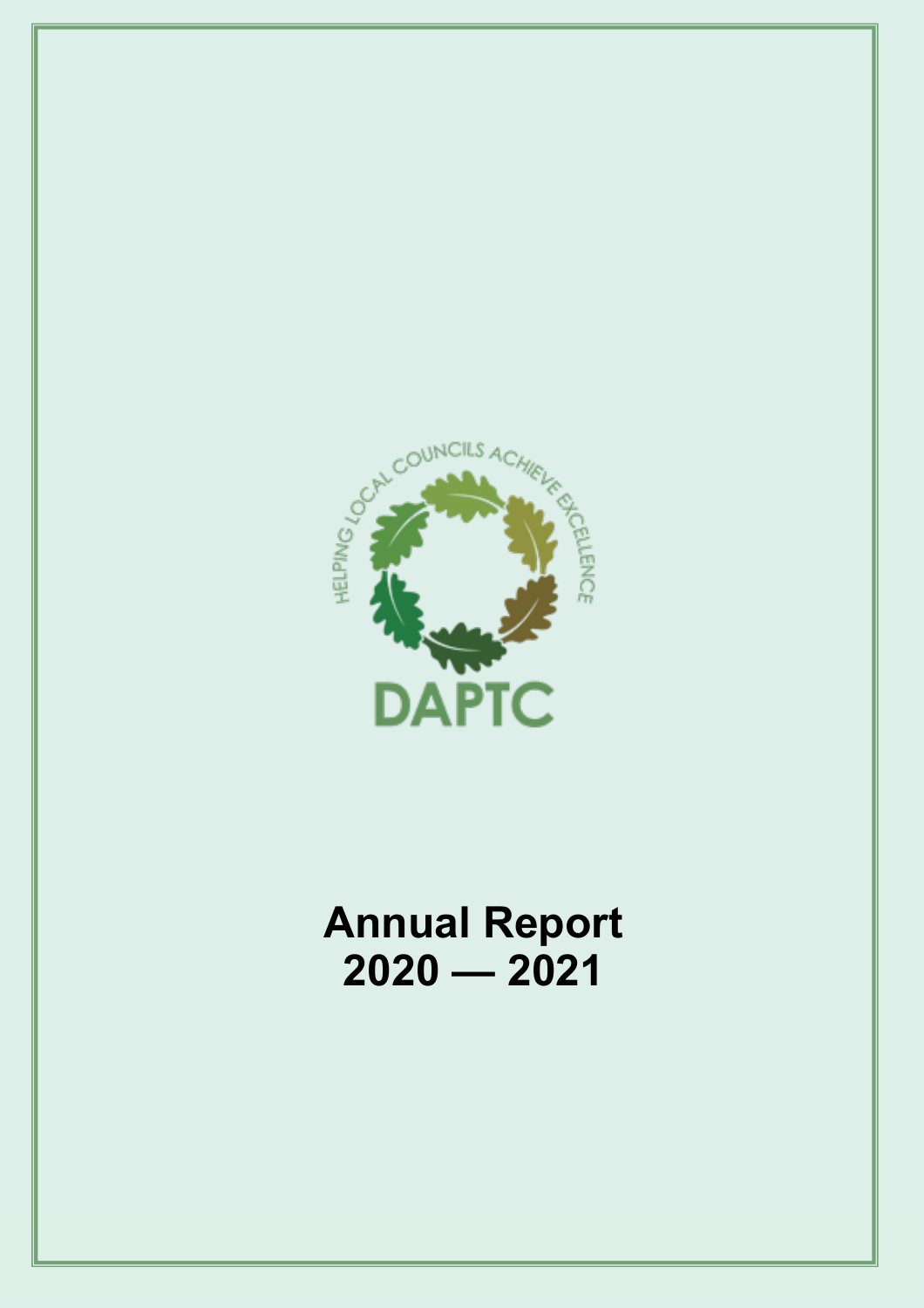### **Association Structure Association Structure**

| <b>President</b>           | <b>John Parker</b>                                      | <b>Our Aim:</b>                                                                                                                                        |
|----------------------------|---------------------------------------------------------|--------------------------------------------------------------------------------------------------------------------------------------------------------|
| <b>Vice Presidents</b>     | <b>Cllr Janet Page</b><br><b>Tony Gibb</b>              | To support local councils in Dorset in achieving                                                                                                       |
| <b>Chairman</b>            | <b>CIIr Jill Crouch</b>                                 | excellence.                                                                                                                                            |
| <b>Vice Chairman</b>       | Cllr K D Johnson                                        | In doing this, DAPTC provides advice, support,<br>training and assistance to its member councils,<br>many of whom employ only one official, the Clerk, |
| <b>Honorary</b>            | Donna Yea                                               | usually on a part-time basis.                                                                                                                          |
| <b>Treasurer</b>           |                                                         | The advice and support offered by DAPTC is<br>backed-up by the Association's links with the                                                            |
| <b>Auditor</b>             | <b>Andrew Notley</b>                                    | National Association of Local Councils (NALC) to<br>which it is affiliated.                                                                            |
| <b>Chief Executive</b>     | Neil Wedge                                              |                                                                                                                                                        |
|                            |                                                         |                                                                                                                                                        |
| <b>Executive Committee</b> |                                                         | <b>Contents:</b>                                                                                                                                       |
| <b>Central Area</b>        | <b>Cllr Jill Crouch</b><br><b>CIIr Debbie Wiltshire</b> | Joint Foreword from the President & Chairman<br><b>Chief Executive's Report</b>                                                                        |
| <b>Eastern Area</b>        | <b>CIIr Steve Butler</b><br><b>CIIr Janet Wallace</b>   | <b>Treasurer's Report</b>                                                                                                                              |

### **Acknowledgements:**

Our thanks go to all who have helped the Association during the year, particularly:

- Dorset Council
- Dorset Clinical Commissioning Group
- All members of the Executive Committee

\_\_\_\_\_\_\_\_\_\_\_\_\_\_\_\_\_\_\_\_\_\_\_\_\_\_\_\_\_\_\_\_\_\_\_\_\_

- Councillors and Clerks of member councils who have contributed to the running of Area and Town and Larger Councils Committees.
- All Area Secretaries

DAPTC remembers the outstanding service of Cllr. Janet Page who sadly passed away early in 2021. Her service to the community and DAPTC was significant.

 **Northern Area** 

**Northern Area** Cllr Stuart Waite

**Purbeck Area** Cllr Peter Bowyer

**Councils** Cllr Haydn White

**Town & Larger** Cllr Chris Turner

**Western Area Cllr John Broom** 

Cllr Mike Jones

**Cllr Peter Noel** 

Cllr Sarah Jackson

**Cllr Lindsey Dedden** 

Cllr K D Johnson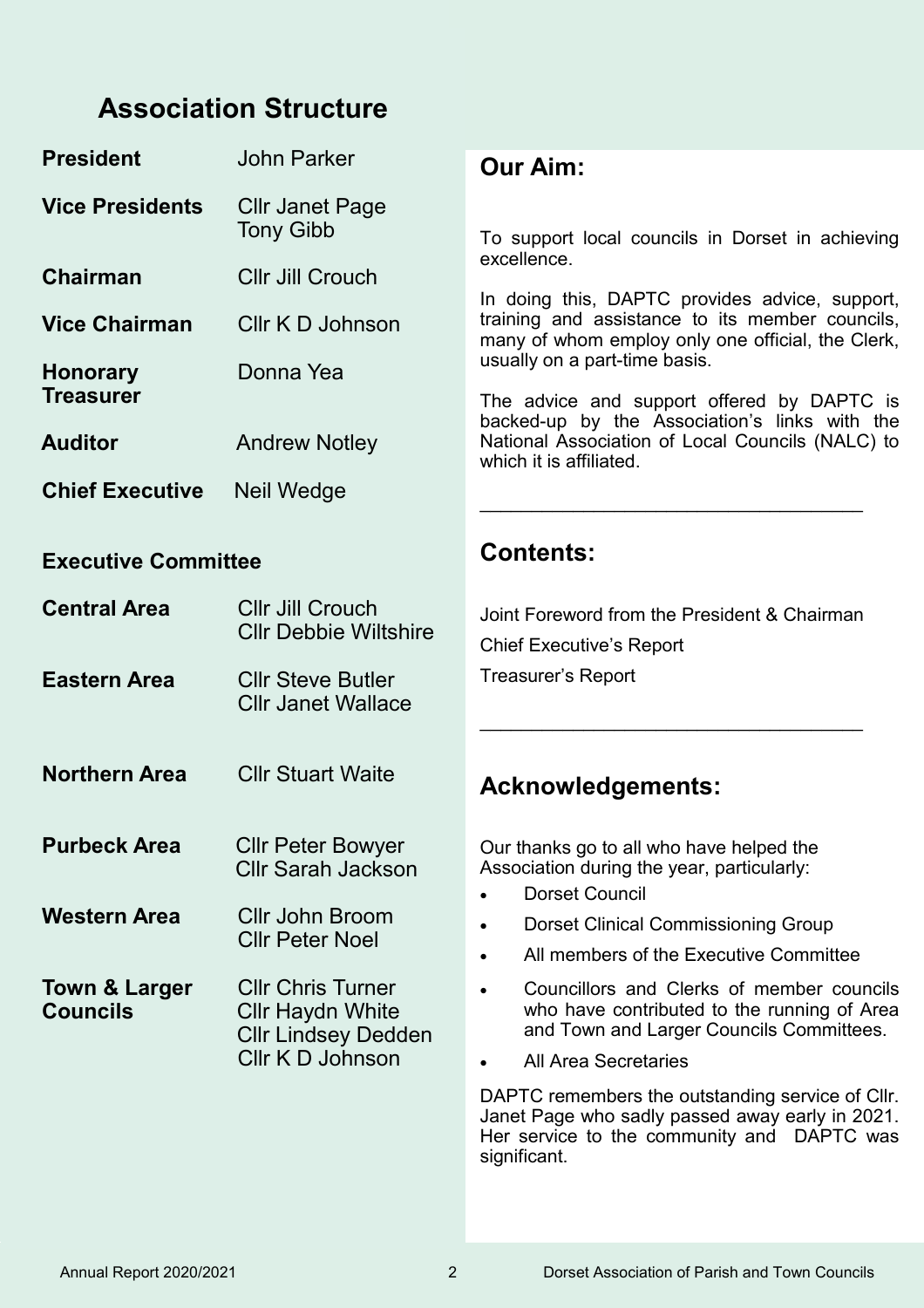# **Joint Foreword from the President and Chair of DAPTC**

### **Review of 2020/20221**

To quote Bob Dylan, "the times they are a changin'". Never more so than now for everyone but particularly our Local Council sector. We have all learned a lot from the Covid 19 pandemic and the disruption to our (normal) council procedures. We have got to grips with virtual meetings, using zoom or teams and have found ways of helping those in need within our communities.

Because of these enforced changes, new horizons have opened around how DAPTC might better operate and probably the most notable area is the delivery and administration of training. But this is by no means the only aspect of DAPTC's work where new possibilities are revealing themselves.

We believe that now, as we start a return to some form of normal, is the right time to review and improve how DAPTC operates. Crucial to this review is a clarity about what we need to do to help you, our member councils, to be the best you can be and provide the best service you can provide to your communities.

As we embark on this review, we should all think about what we need to do to secure a better future for DAPTC. Of particular importance, we feel, are the issues of how we get our thoughts, wants, and needs communicated to the Executive Committee, particularly via our Area Committees, how we encourage and facilitate the development of parishes within the Bournemouth Christchurch and Poole unitary area, and how we are financed in the future. In the coming year we hope that you will all contribute your views to give the Executive Committee an indication of how you would like us to move forward towards a better future.

As an association we are not blessed with a wealth of resources either in personnel or finances. We are, however, blessed with a small but well led, hardworking and innovative team of individuals in the DAPTC office.

During the pandemic this team were not only at the forefront of helping many of our member councils deal with the technology required and keeping you all informed of national changes in legislation and guidance, but they also introduced new and cost-effective ways of delivering our service to you, the members. They continue to do this, and we should not underestimate the value of what they do.

In what will undoubtedly be another challenging year ahead we wish you good fortune and, as always, stand ready to advise, assist and enable you to achieve excellence.

> John Parker Jill Crouch President Chair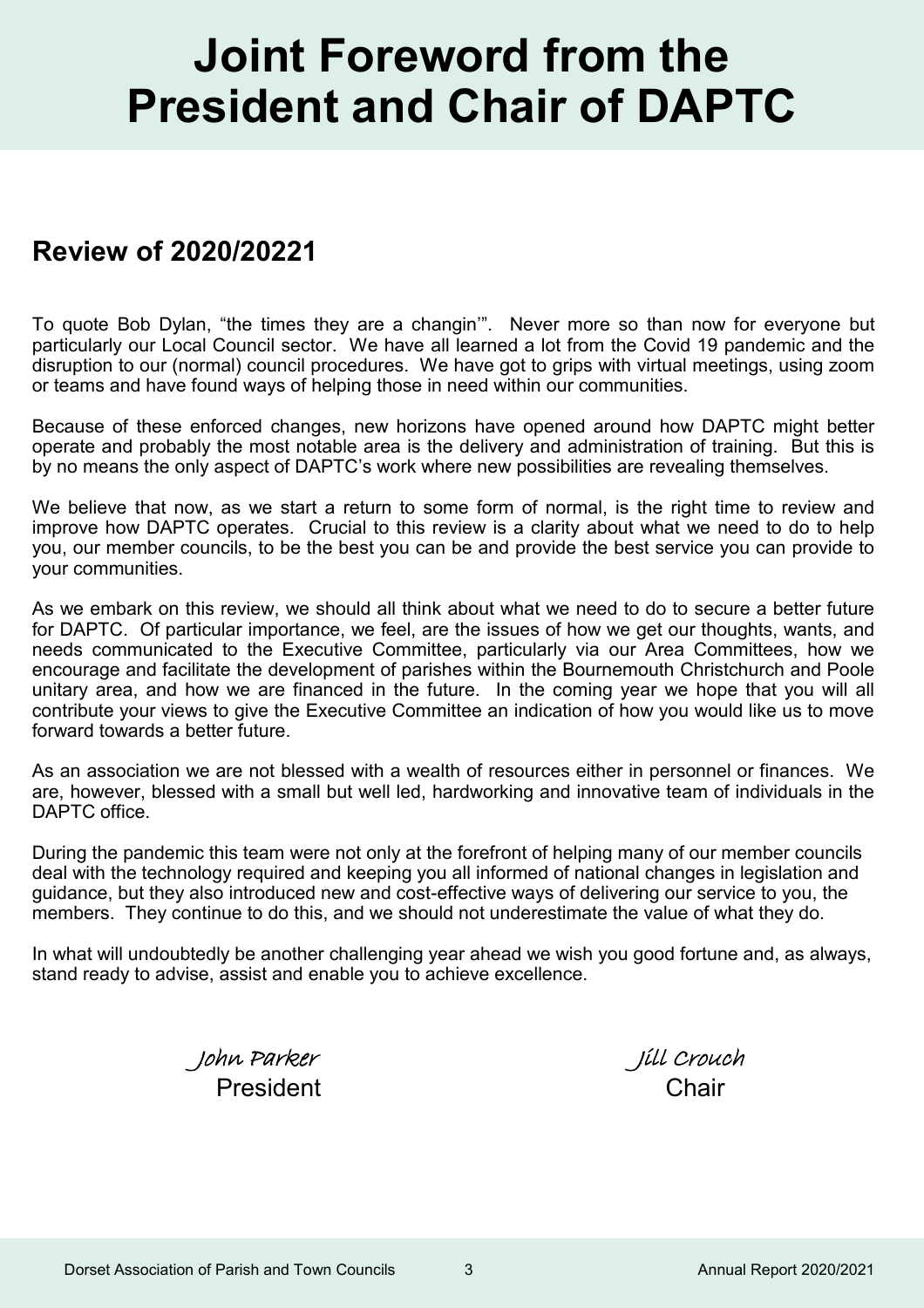# **Chief Executive's Report**

### **Introduction**

Joining DAPTC at the start of a pandemic was an interesting introduction to a new role. The immediate challenges were to get what was like many other organisations an office based/paper orientated operation enabled to work from home. My thanks go to Dorset Council IT department whom made this transition very smooth for DAPTC and it then boiled down to how we as a small team would adapt. That adaption to a new working environment went better than expected and in fact some 18 months later, has resulted in permanent changes to how we function and operate.

My thanks go to our Executive Committee in moving quickly to take up virtual meetings and also my colleagues, Debbie and Lisa for the way they embraced the changes we needed to make. Some of these came thick and fast and were difficult. I think we've ended up in a better space and naturally learned a lot in the process.

### **National Association of Local Councils & COVID**

The relationship with NALC also moved on to a different footing enabled and powered by Zoom with the instigation of weekly meetings online as advice and support was mobilised to take account of the COVID impact to our members in terms of governance and decision making, finances and how best to engage and support their communities.

As the first lockdown bit, we launched virtual meeting training for members and also started to gather information on the potential financial impacts, primarily from lost income. Sharing and hearing updates from around England through the weekly Zoom calls helped shape what we could do for members in Dorset. Whilst some parishes and towns took time to adjust to online meetings, there were many that seized the opportunity firmly and never looked back.

I was staggered how quickly our members rallied to deliver support to those most vulnerable in their communities just proving how in touch they are and resourceful.

Whilst a challenging period for all I believe we will reflect on the period in mid-2020 as a time when the parish and town council sector made a giant leap in embracing emerging technology.

### **Dorset and BCP Councils**

The pandemic also impacted our unitary authorities who hurriedly moved resources off their normal day to day work to help manage and execute critical services.

The work pan-Dorset has been encouraging and productive over the course of the year. New forums and meetings emerged where there was a clear desire to co-ordinate activities in trying times. I've nothing but praise in the way not only our member councils rallied together, but also commitment from the two unitary authorities to engage and keep parishes and towns briefed on plans and issues.

It's important we don't lose sight of the collaborative wins experienced during COVID — without doubt parishes, towns and the unitary councils are far better and more effective when there is a high level of dialogue and cooperation.

The unitary changes have attracted a good deal of criticism and scorn before going live and since, however, we are where we are and it's now important we look to ways in which we can maintain a good dialogue for the benefit of communities across the county. Having been momentarily diverted from bedding in the unitary changes we need to relook at what mechanisms will ensure that collaborative working forced upon us during COVID, continues to develop post pandemic.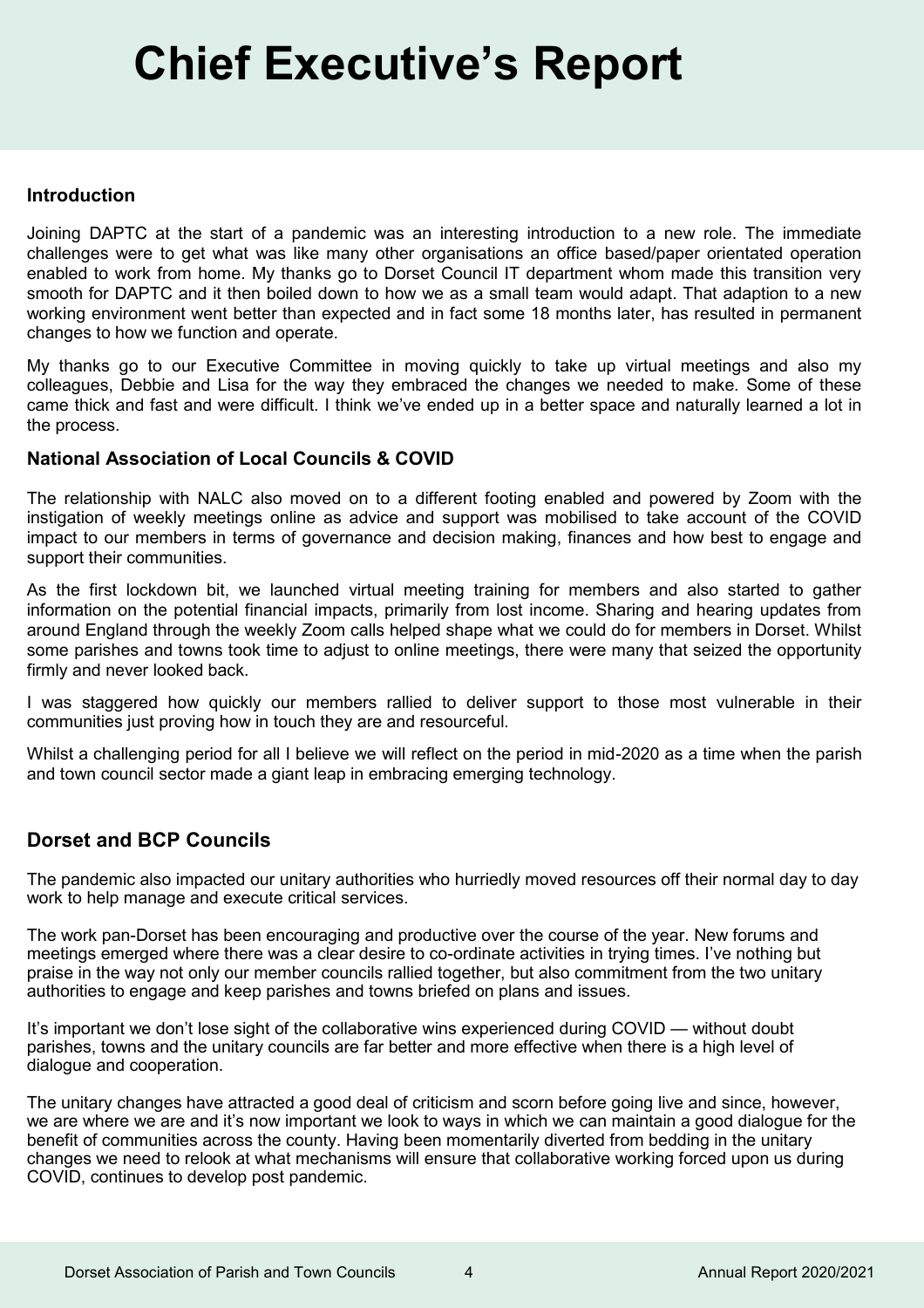# **Chief Executive's Report**

### **Relationship with NHS Dorset CCG**

DAPTC continues to provide the CCG with communication channels for consultation on future NHS services. This gives our members greater opportunity to comment on plans for changes as well as providing the CCG with the views of local communities, often in sparsely populated areas.

2022 will see some significant changes as Dorset CCG is absorbed into a new NHS structure from April. We hope to continue our work with the new organisation and bring important news on health related matters to parishes and towns.

### **Training and Development 2020/21**

This has been the most significant challenge faced in the year.

DAPTC has moved from exclusively a face to face trainer to one that offers a number of training delivery solutions. The pandemic prompted this change of direction and it's one that many delegates say has been a change for the good.

We have also streamlined our mechanism for evaluating feedback from courses by using Survey Monkey. This means we will increasingly share delegate feedback to help inform future participants if this course might be beneficial and suitable for them.

The main priority in April and May 2020 was to convert our existing courses to webinars and online formats which invariably meant a re-write for our courses and for those of retained trainers. This process has proved beneficial as we have reviewed content and brought it up to date as well as looking at pre and post course resources. Five major areas were looked at first:

- 1. **Planning Training.** This was often a difficult full days course so we split it down into bitesize chunks and re-ordered some of the sessions. We also include some practical tips for Clerks and elected members like focusing on the applications that matter most and improving the effectiveness of responses to really help planning officers with quality local input. These courses have grown in popularity and will be run throughout the year.
- 2. **Neighbourhood Planning.** This was separated out of the core planning training as it was clear we have members who were well on with 'made' plans and others thinking about making the leap. This course now focuses on those just starting or contemplating developing a plan. With so much activity around the Local Plan this too has proved highly popular.
- 3. **Communications and Social Media.** We partnered with Breakthrough Communications early in the refresh of our training programme primarily because of the increasing importance of engaging effectively with our communities. They have some innovative and fascinating courses from developing communications strategies to dealing with crisis situations. This type of content will increasingly become more relevant and important for councils of all sizes.
- 4. **What We Do.** Every month we implemented a one hour drop in session for new Clerks and Councillors to explain the support available through DAPTC. After an initial launch we then added a representative from The Society of Local Council Clerks to explain how they can provide support and professional development. These have proved popular and supplement our work on the induction programmes for Clerks and Councillors.
- **5. E-Learning Modules.** We joined the NALC pilot early to understand what e-learning may support for members going forward. Lately we have an agreement with our colleagues in the South West and are now starting to develop our own e-learning content that will be available in early 2022. These modules will provide the most convenient, flexible and cost effective route to Clerk and Councillor training when fully operational.

Training topics and the availability of quality delivery is something we are constantly on the lookout for to share with our members. We hope to continue to innovate and tackle topics important to communities in Dorset.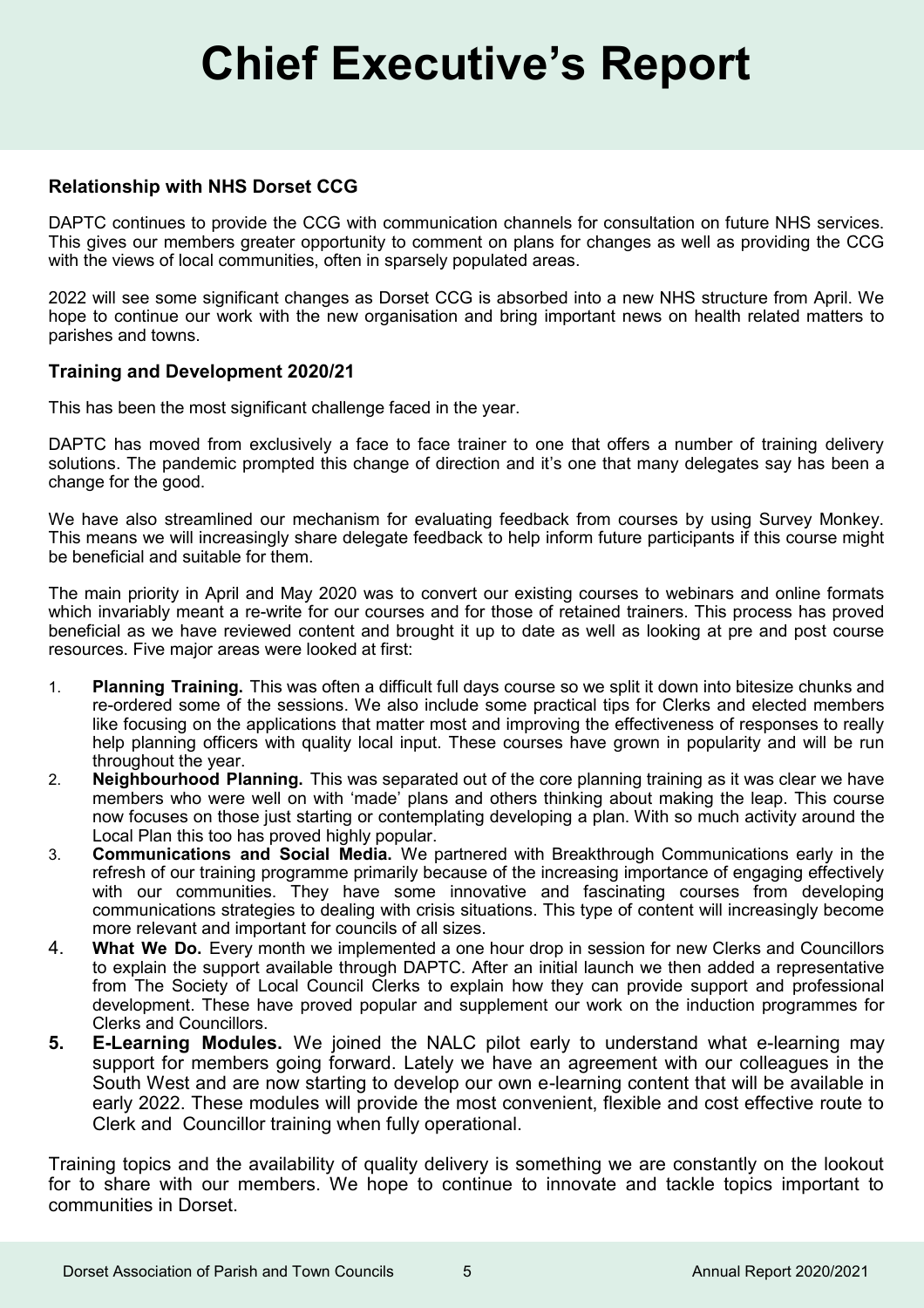# **Chief Executive's Report**

### **Area Committees**

These continue to work effectively in some locations and not much in others. I fully appreciate this is yet another time commitment for elected members on top of other parish or town meetings and committees.

To help members share best practice, come to together on common issues these forums have the potential to be an integral part of parish and town council life. This topic for DAPTC is a vital one to get right and one we will need member input from over the next 12 months from members. As it's a constitutional matter for us, membership engagement is important, so when the time is right your feedback will be vital.

Please take the opportunity to shape what the area committees might look like and how they might function. Above all encourage your representatives to attend.

### **Conduct & New Code of Conduct**

I'm heartened by the revisions to the Local Government Association's model Code of Conduct which is now adopted by both BCP and Dorset Council. I know it falls short in certain respects, but it is progress. We have been working with Dorset Council to also modernise the Register of Interest process. This has been clunky as a process for Clerks and elected members, not meeting website accessibility regulations and in some cases with poor handwriting—not that transparent either!

Over the Summer months of 2021 we will running Code of Conduct refresher training. DAPTC has not undertaken this scale of training before and we are keen to get through as many elected members as possible. That's a tall ask as there are 1,500 of you!

I plan to ensure that conduct training is in our programme of courses every year from now on, not only to pick up new Clerks and councillors; simply to ensure it remains in everyone's consciousness.

Poor conduct is the root cause in many cases of the high level of turnover of Clerks and also elected members, some of whom have served their communities superbly. This is a national issue, but one too that is mirrored in Dorset. Please encourage all elected members to take part — DAPTC will ensure the training is always cost effective for members and not prohibitive.

#### **Moving With The Times**

As I close my first Annual Report, I have been reflecting on the last 12 months and what we can learn from it. I've often been heard to say that I wouldn't have risked any money in a bet if someone had said in January 2020; "by June this year councils would be meeting virtually".

As a sector we have rightfully clung on to procedures and traditions to preserve things we are proud of. What the first lockdown proved to me was that as a sector we really need to look at what can be done to 'modernise' our approach to governance, meetings and communications. Couple that with equipping our Clerks and officers with the technology that can balance up working hours and capacity to get stuff done.

I sincerely hope that the Government will revisit virtual meetings and give our members the choice of how best to conduct their business month to month and I'm certain that wouldn't necessarily mean everything online. Just the simple opportunity to make the right choices, depending on the type of meeting and best way of encouraging community participation. Despite the issues at Handforth Parish Council, public interest in meetings has grown and we have started to appeal more to the under 40s when it comes to casual vacancies.

I'm keen to explore in my role at DAPTC how we can keep embracing new ways of working and making the most of what these bring to our members and importantly our hard working Clerks and their teams.

Neil Wedge

Chief Executive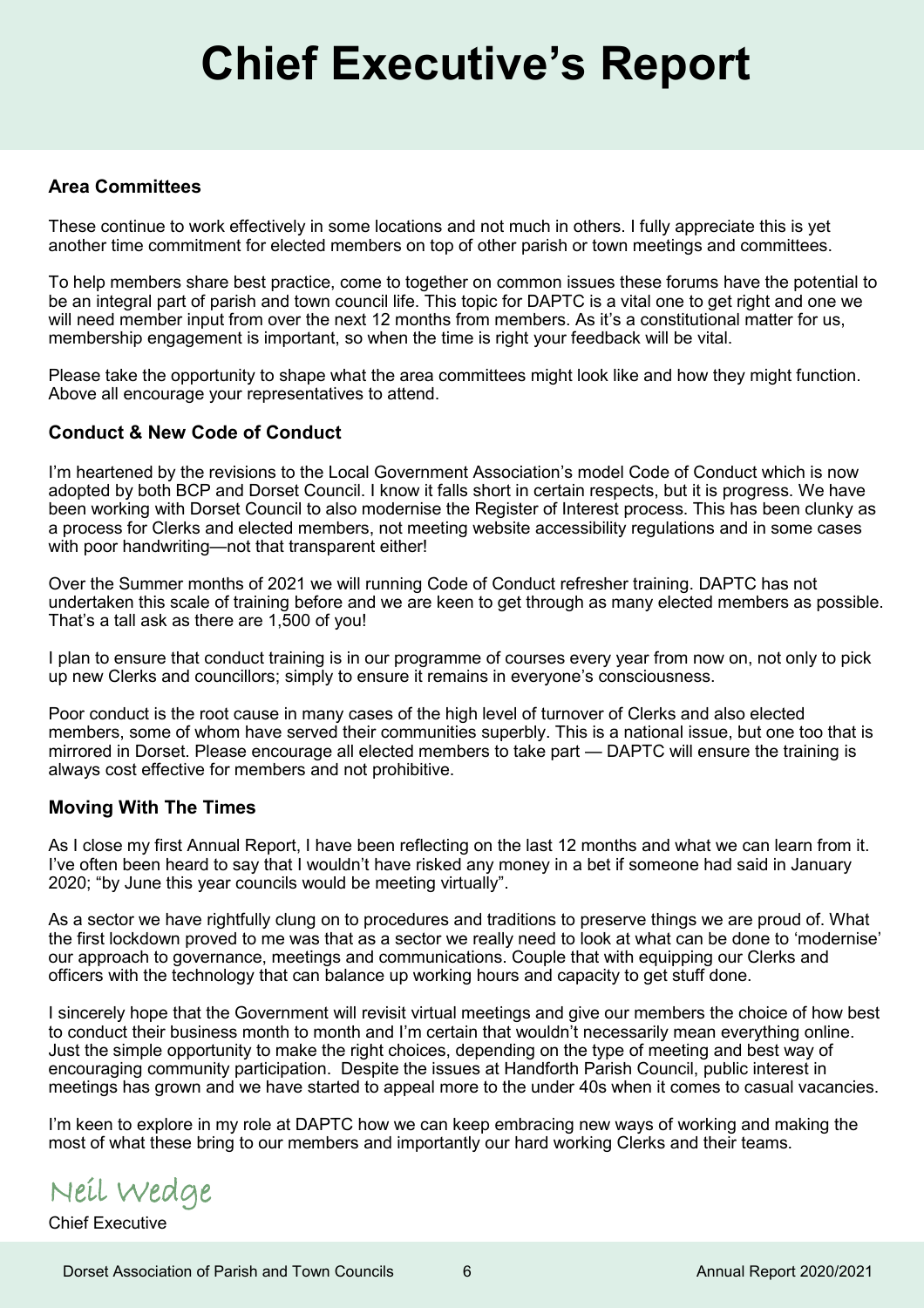## **Balance Sheet as at 31st March 2021**

| 2019/20<br>£           |                                                         | 2020/21<br>£           | £                                  |
|------------------------|---------------------------------------------------------|------------------------|------------------------------------|
|                        | <b>CURRENT ASSETS</b>                                   |                        |                                    |
|                        | Deposits with                                           |                        |                                    |
| 35,701.69<br>56,741.41 | National Savings Bank<br><b>Current Account (Unity)</b> | 35,958.72<br>56,515.07 | 92,473.79                          |
| 5,000.00<br>0.00       | <b>Debtors</b><br>Payments in Advance                   |                        | 12,500.00 see note 2 below<br>0.00 |
|                        | <b>LESS</b>                                             |                        |                                    |
|                        | <b>CURRENT LIABILITIES</b>                              |                        |                                    |
| 1,045.43               | <b>Sundry Creditors</b>                                 | 7,482.78               | see note 1 below                   |
|                        |                                                         |                        | 7,482.78                           |
| 96,397.67              | <b>REPRESENTED BY</b><br><b>RESERVES</b>                |                        | 97,491.01                          |
|                        | DAPTC general reserve - opening balance                 | 96,397.67              |                                    |
|                        | DAPTC Surplus / (Deficit) for the Year                  | 1,093.34               |                                    |
| 96,397.67              | DAPTC general reserve - closing balance                 |                        | 97,491.01                          |
| $96,397.\overline{67}$ |                                                         |                        | 97,491.01                          |

Honorary Treasurer

**Honorary Auditor** 

Note 1 *Creditors*

|        |                | <b>HMRC</b>                       | Mar-21 Salaries    | 2,707.10  |
|--------|----------------|-----------------------------------|--------------------|-----------|
|        |                | DCC Pension Fund                  | Mar-21 Salaries    | 2,580.92  |
|        |                | Andrea Pellegram Ltd              | 364                | 600.00    |
|        |                | <b>NALC</b>                       | 401119             | 268.80    |
|        |                | <b>Breakthrough Comms</b>         | 20200031           | 240.00    |
|        |                | Eastern Area                      | 2020/21 Honorarium | 200.00    |
|        |                | Western Area                      | 2020/21 Honorarium | 50.00     |
|        |                | Central Area                      | 2020/21 Honorarium | 100.00    |
|        |                | Towns & Larger Parishes Committee | 2020/21 Honorarium | 150.00    |
|        |                | Purbeck Area                      | 2020/21 Honorarium | 250.00    |
|        |                | Dorset Council                    | 1801096059         | 283.94    |
|        |                | Elite Telecom                     | <b>Final 20-21</b> | 52.02     |
| Note 2 | <b>Debtors</b> |                                   |                    |           |
|        |                | CCG                               | Grant 2020-21      | 12.500.00 |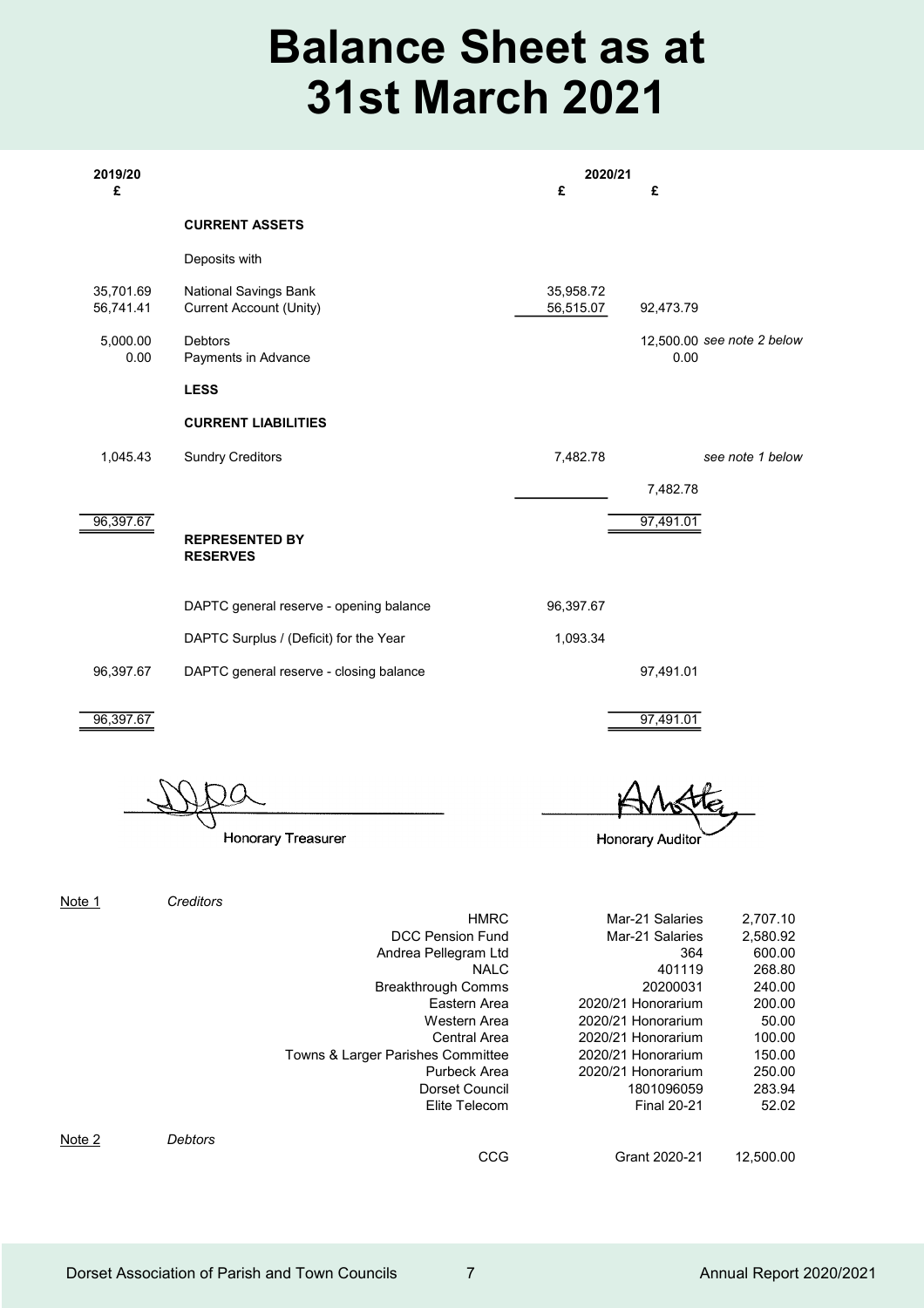## **Income and Expenditure 2020/2021**

| <b>EXPENDITURE</b><br>22,011<br>22,430<br><b>NALC Affiliation Fee</b><br>23,090<br>(660)<br><b>Administration Costs:</b><br>90,363<br>82,973<br>Salaries<br>87,663<br>(4,690)<br>$\mathbf 0$<br>0<br>Rents<br>$\mathbf 0$<br>0<br>3,416<br>4,200<br>Office service charge (facilities management)<br>2,809<br>1,391<br>Printing, Stationery, office expenses<br>218<br>500<br>500<br>0<br>249<br>500<br>Photocopier rental and charges<br>500<br>0<br>$-18$<br>105<br>100<br>Postages<br>$-5$<br>300<br>52<br>348<br>400<br>Telephone<br>35<br>$\Omega$<br>650<br>650<br>Equipment<br>828<br>616<br>700<br>Insurance<br>84<br>726<br>1,500<br>558<br>942<br>Staff travelling & Expenses<br>Other Costs:<br>1,583<br>2,500<br>Meeting & Member Expenses<br>2,500<br>0<br>1,627<br>2,000<br>Area Admin Costs / Clerks Honorarium<br>1,650<br>350<br>730<br>830<br>830<br>Treasurer's & Auditor's Honorarium<br>0<br>4,881<br>1,410<br>965<br>445<br>Miscellaneous (incl. website)<br>755<br><b>NA</b><br><b>Digital Licences</b><br>(755)<br>0<br><b>NA</b><br>0<br><b>Contracted SLAs</b><br>1,024<br>(1,024)<br>4,133<br>4,500<br>Venue Hire<br>35<br>4,465<br>6,309<br>3,667<br>4,200<br><b>Training Course Expenses</b><br>(2, 109)<br><b>Transparency Fund</b><br>825<br>0<br>0<br>400<br>400<br><b>SW Local Council Association</b><br>$\Omega$<br>400<br>200<br>200<br>206<br>SLCC affiliation membership subscription<br>(6)<br>2,758<br><b>Purchase of Publications</b><br>1,111<br>1,039<br>2,150<br>719<br>700<br><b>National Conferences</b><br>$\mathbf 0$<br>700<br>139,652<br>132,843<br><b>TOTAL EXPENDITURE</b><br>127,669<br>5,174<br><b>INCOME</b><br>71,099<br>69,579<br>71,049<br>Subscriptions<br>(50)<br>1,700<br>Sales - LCR<br>1,617<br>1,583<br>(83)<br>264<br>32<br>260<br>- Other Publications<br>(228)<br>283<br>257<br>257<br>Investment Income<br>29,776<br>29,775<br>29,775<br><b>Grant - Dorset Council</b><br>0<br>12,500<br>12,500<br>12,500<br>Project funding - CCG<br>0<br>825<br><b>Transparency Fund</b><br>0<br>0<br>15,000<br><b>Training Income</b><br>13,149<br>32,817<br>(1, 851)<br>Other income<br>383<br>62<br>383<br>3,890<br>2,000<br>(2,000)<br><b>Commercial Sponsorship</b><br>$\pmb{0}$<br>$-3,572$<br>151,579<br>132,334<br>128,762<br><b>TOTAL INCOME</b><br>11,927<br>1,093<br>(509)<br><b>SURPLUS / (DEFICIT)</b><br>1,602 | <b>Actuals</b><br>2019/20 | <b>BUDGET</b><br>2020/21 | <b>Actuals</b><br>2020/21 | <b>Variance</b><br>(adverse) /<br>favourable |
|------------------------------------------------------------------------------------------------------------------------------------------------------------------------------------------------------------------------------------------------------------------------------------------------------------------------------------------------------------------------------------------------------------------------------------------------------------------------------------------------------------------------------------------------------------------------------------------------------------------------------------------------------------------------------------------------------------------------------------------------------------------------------------------------------------------------------------------------------------------------------------------------------------------------------------------------------------------------------------------------------------------------------------------------------------------------------------------------------------------------------------------------------------------------------------------------------------------------------------------------------------------------------------------------------------------------------------------------------------------------------------------------------------------------------------------------------------------------------------------------------------------------------------------------------------------------------------------------------------------------------------------------------------------------------------------------------------------------------------------------------------------------------------------------------------------------------------------------------------------------------------------------------------------------------------------------------------------------------------------------------------------------------------------------------------------------------------------------------------------------------------------------------------------------------------------------------------------------------------------------------------------------------------------------------------------------------------------------------------------------------------|---------------------------|--------------------------|---------------------------|----------------------------------------------|
|                                                                                                                                                                                                                                                                                                                                                                                                                                                                                                                                                                                                                                                                                                                                                                                                                                                                                                                                                                                                                                                                                                                                                                                                                                                                                                                                                                                                                                                                                                                                                                                                                                                                                                                                                                                                                                                                                                                                                                                                                                                                                                                                                                                                                                                                                                                                                                                    |                           |                          |                           |                                              |
|                                                                                                                                                                                                                                                                                                                                                                                                                                                                                                                                                                                                                                                                                                                                                                                                                                                                                                                                                                                                                                                                                                                                                                                                                                                                                                                                                                                                                                                                                                                                                                                                                                                                                                                                                                                                                                                                                                                                                                                                                                                                                                                                                                                                                                                                                                                                                                                    |                           |                          |                           |                                              |
|                                                                                                                                                                                                                                                                                                                                                                                                                                                                                                                                                                                                                                                                                                                                                                                                                                                                                                                                                                                                                                                                                                                                                                                                                                                                                                                                                                                                                                                                                                                                                                                                                                                                                                                                                                                                                                                                                                                                                                                                                                                                                                                                                                                                                                                                                                                                                                                    |                           |                          |                           |                                              |
|                                                                                                                                                                                                                                                                                                                                                                                                                                                                                                                                                                                                                                                                                                                                                                                                                                                                                                                                                                                                                                                                                                                                                                                                                                                                                                                                                                                                                                                                                                                                                                                                                                                                                                                                                                                                                                                                                                                                                                                                                                                                                                                                                                                                                                                                                                                                                                                    |                           |                          |                           |                                              |
|                                                                                                                                                                                                                                                                                                                                                                                                                                                                                                                                                                                                                                                                                                                                                                                                                                                                                                                                                                                                                                                                                                                                                                                                                                                                                                                                                                                                                                                                                                                                                                                                                                                                                                                                                                                                                                                                                                                                                                                                                                                                                                                                                                                                                                                                                                                                                                                    |                           |                          |                           |                                              |
|                                                                                                                                                                                                                                                                                                                                                                                                                                                                                                                                                                                                                                                                                                                                                                                                                                                                                                                                                                                                                                                                                                                                                                                                                                                                                                                                                                                                                                                                                                                                                                                                                                                                                                                                                                                                                                                                                                                                                                                                                                                                                                                                                                                                                                                                                                                                                                                    |                           |                          |                           |                                              |
|                                                                                                                                                                                                                                                                                                                                                                                                                                                                                                                                                                                                                                                                                                                                                                                                                                                                                                                                                                                                                                                                                                                                                                                                                                                                                                                                                                                                                                                                                                                                                                                                                                                                                                                                                                                                                                                                                                                                                                                                                                                                                                                                                                                                                                                                                                                                                                                    |                           |                          |                           |                                              |
|                                                                                                                                                                                                                                                                                                                                                                                                                                                                                                                                                                                                                                                                                                                                                                                                                                                                                                                                                                                                                                                                                                                                                                                                                                                                                                                                                                                                                                                                                                                                                                                                                                                                                                                                                                                                                                                                                                                                                                                                                                                                                                                                                                                                                                                                                                                                                                                    |                           |                          |                           |                                              |
|                                                                                                                                                                                                                                                                                                                                                                                                                                                                                                                                                                                                                                                                                                                                                                                                                                                                                                                                                                                                                                                                                                                                                                                                                                                                                                                                                                                                                                                                                                                                                                                                                                                                                                                                                                                                                                                                                                                                                                                                                                                                                                                                                                                                                                                                                                                                                                                    |                           |                          |                           |                                              |
|                                                                                                                                                                                                                                                                                                                                                                                                                                                                                                                                                                                                                                                                                                                                                                                                                                                                                                                                                                                                                                                                                                                                                                                                                                                                                                                                                                                                                                                                                                                                                                                                                                                                                                                                                                                                                                                                                                                                                                                                                                                                                                                                                                                                                                                                                                                                                                                    |                           |                          |                           |                                              |
|                                                                                                                                                                                                                                                                                                                                                                                                                                                                                                                                                                                                                                                                                                                                                                                                                                                                                                                                                                                                                                                                                                                                                                                                                                                                                                                                                                                                                                                                                                                                                                                                                                                                                                                                                                                                                                                                                                                                                                                                                                                                                                                                                                                                                                                                                                                                                                                    |                           |                          |                           |                                              |
|                                                                                                                                                                                                                                                                                                                                                                                                                                                                                                                                                                                                                                                                                                                                                                                                                                                                                                                                                                                                                                                                                                                                                                                                                                                                                                                                                                                                                                                                                                                                                                                                                                                                                                                                                                                                                                                                                                                                                                                                                                                                                                                                                                                                                                                                                                                                                                                    |                           |                          |                           |                                              |
|                                                                                                                                                                                                                                                                                                                                                                                                                                                                                                                                                                                                                                                                                                                                                                                                                                                                                                                                                                                                                                                                                                                                                                                                                                                                                                                                                                                                                                                                                                                                                                                                                                                                                                                                                                                                                                                                                                                                                                                                                                                                                                                                                                                                                                                                                                                                                                                    |                           |                          |                           |                                              |
|                                                                                                                                                                                                                                                                                                                                                                                                                                                                                                                                                                                                                                                                                                                                                                                                                                                                                                                                                                                                                                                                                                                                                                                                                                                                                                                                                                                                                                                                                                                                                                                                                                                                                                                                                                                                                                                                                                                                                                                                                                                                                                                                                                                                                                                                                                                                                                                    |                           |                          |                           |                                              |
|                                                                                                                                                                                                                                                                                                                                                                                                                                                                                                                                                                                                                                                                                                                                                                                                                                                                                                                                                                                                                                                                                                                                                                                                                                                                                                                                                                                                                                                                                                                                                                                                                                                                                                                                                                                                                                                                                                                                                                                                                                                                                                                                                                                                                                                                                                                                                                                    |                           |                          |                           |                                              |
|                                                                                                                                                                                                                                                                                                                                                                                                                                                                                                                                                                                                                                                                                                                                                                                                                                                                                                                                                                                                                                                                                                                                                                                                                                                                                                                                                                                                                                                                                                                                                                                                                                                                                                                                                                                                                                                                                                                                                                                                                                                                                                                                                                                                                                                                                                                                                                                    |                           |                          |                           |                                              |
|                                                                                                                                                                                                                                                                                                                                                                                                                                                                                                                                                                                                                                                                                                                                                                                                                                                                                                                                                                                                                                                                                                                                                                                                                                                                                                                                                                                                                                                                                                                                                                                                                                                                                                                                                                                                                                                                                                                                                                                                                                                                                                                                                                                                                                                                                                                                                                                    |                           |                          |                           |                                              |
|                                                                                                                                                                                                                                                                                                                                                                                                                                                                                                                                                                                                                                                                                                                                                                                                                                                                                                                                                                                                                                                                                                                                                                                                                                                                                                                                                                                                                                                                                                                                                                                                                                                                                                                                                                                                                                                                                                                                                                                                                                                                                                                                                                                                                                                                                                                                                                                    |                           |                          |                           |                                              |
|                                                                                                                                                                                                                                                                                                                                                                                                                                                                                                                                                                                                                                                                                                                                                                                                                                                                                                                                                                                                                                                                                                                                                                                                                                                                                                                                                                                                                                                                                                                                                                                                                                                                                                                                                                                                                                                                                                                                                                                                                                                                                                                                                                                                                                                                                                                                                                                    |                           |                          |                           |                                              |
|                                                                                                                                                                                                                                                                                                                                                                                                                                                                                                                                                                                                                                                                                                                                                                                                                                                                                                                                                                                                                                                                                                                                                                                                                                                                                                                                                                                                                                                                                                                                                                                                                                                                                                                                                                                                                                                                                                                                                                                                                                                                                                                                                                                                                                                                                                                                                                                    |                           |                          |                           |                                              |
|                                                                                                                                                                                                                                                                                                                                                                                                                                                                                                                                                                                                                                                                                                                                                                                                                                                                                                                                                                                                                                                                                                                                                                                                                                                                                                                                                                                                                                                                                                                                                                                                                                                                                                                                                                                                                                                                                                                                                                                                                                                                                                                                                                                                                                                                                                                                                                                    |                           |                          |                           |                                              |
|                                                                                                                                                                                                                                                                                                                                                                                                                                                                                                                                                                                                                                                                                                                                                                                                                                                                                                                                                                                                                                                                                                                                                                                                                                                                                                                                                                                                                                                                                                                                                                                                                                                                                                                                                                                                                                                                                                                                                                                                                                                                                                                                                                                                                                                                                                                                                                                    |                           |                          |                           |                                              |
|                                                                                                                                                                                                                                                                                                                                                                                                                                                                                                                                                                                                                                                                                                                                                                                                                                                                                                                                                                                                                                                                                                                                                                                                                                                                                                                                                                                                                                                                                                                                                                                                                                                                                                                                                                                                                                                                                                                                                                                                                                                                                                                                                                                                                                                                                                                                                                                    |                           |                          |                           |                                              |
|                                                                                                                                                                                                                                                                                                                                                                                                                                                                                                                                                                                                                                                                                                                                                                                                                                                                                                                                                                                                                                                                                                                                                                                                                                                                                                                                                                                                                                                                                                                                                                                                                                                                                                                                                                                                                                                                                                                                                                                                                                                                                                                                                                                                                                                                                                                                                                                    |                           |                          |                           |                                              |
|                                                                                                                                                                                                                                                                                                                                                                                                                                                                                                                                                                                                                                                                                                                                                                                                                                                                                                                                                                                                                                                                                                                                                                                                                                                                                                                                                                                                                                                                                                                                                                                                                                                                                                                                                                                                                                                                                                                                                                                                                                                                                                                                                                                                                                                                                                                                                                                    |                           |                          |                           |                                              |
|                                                                                                                                                                                                                                                                                                                                                                                                                                                                                                                                                                                                                                                                                                                                                                                                                                                                                                                                                                                                                                                                                                                                                                                                                                                                                                                                                                                                                                                                                                                                                                                                                                                                                                                                                                                                                                                                                                                                                                                                                                                                                                                                                                                                                                                                                                                                                                                    |                           |                          |                           |                                              |
|                                                                                                                                                                                                                                                                                                                                                                                                                                                                                                                                                                                                                                                                                                                                                                                                                                                                                                                                                                                                                                                                                                                                                                                                                                                                                                                                                                                                                                                                                                                                                                                                                                                                                                                                                                                                                                                                                                                                                                                                                                                                                                                                                                                                                                                                                                                                                                                    |                           |                          |                           |                                              |
|                                                                                                                                                                                                                                                                                                                                                                                                                                                                                                                                                                                                                                                                                                                                                                                                                                                                                                                                                                                                                                                                                                                                                                                                                                                                                                                                                                                                                                                                                                                                                                                                                                                                                                                                                                                                                                                                                                                                                                                                                                                                                                                                                                                                                                                                                                                                                                                    |                           |                          |                           |                                              |
|                                                                                                                                                                                                                                                                                                                                                                                                                                                                                                                                                                                                                                                                                                                                                                                                                                                                                                                                                                                                                                                                                                                                                                                                                                                                                                                                                                                                                                                                                                                                                                                                                                                                                                                                                                                                                                                                                                                                                                                                                                                                                                                                                                                                                                                                                                                                                                                    |                           |                          |                           |                                              |
|                                                                                                                                                                                                                                                                                                                                                                                                                                                                                                                                                                                                                                                                                                                                                                                                                                                                                                                                                                                                                                                                                                                                                                                                                                                                                                                                                                                                                                                                                                                                                                                                                                                                                                                                                                                                                                                                                                                                                                                                                                                                                                                                                                                                                                                                                                                                                                                    |                           |                          |                           |                                              |
|                                                                                                                                                                                                                                                                                                                                                                                                                                                                                                                                                                                                                                                                                                                                                                                                                                                                                                                                                                                                                                                                                                                                                                                                                                                                                                                                                                                                                                                                                                                                                                                                                                                                                                                                                                                                                                                                                                                                                                                                                                                                                                                                                                                                                                                                                                                                                                                    |                           |                          |                           |                                              |
|                                                                                                                                                                                                                                                                                                                                                                                                                                                                                                                                                                                                                                                                                                                                                                                                                                                                                                                                                                                                                                                                                                                                                                                                                                                                                                                                                                                                                                                                                                                                                                                                                                                                                                                                                                                                                                                                                                                                                                                                                                                                                                                                                                                                                                                                                                                                                                                    |                           |                          |                           |                                              |
|                                                                                                                                                                                                                                                                                                                                                                                                                                                                                                                                                                                                                                                                                                                                                                                                                                                                                                                                                                                                                                                                                                                                                                                                                                                                                                                                                                                                                                                                                                                                                                                                                                                                                                                                                                                                                                                                                                                                                                                                                                                                                                                                                                                                                                                                                                                                                                                    |                           |                          |                           |                                              |
|                                                                                                                                                                                                                                                                                                                                                                                                                                                                                                                                                                                                                                                                                                                                                                                                                                                                                                                                                                                                                                                                                                                                                                                                                                                                                                                                                                                                                                                                                                                                                                                                                                                                                                                                                                                                                                                                                                                                                                                                                                                                                                                                                                                                                                                                                                                                                                                    |                           |                          |                           |                                              |
|                                                                                                                                                                                                                                                                                                                                                                                                                                                                                                                                                                                                                                                                                                                                                                                                                                                                                                                                                                                                                                                                                                                                                                                                                                                                                                                                                                                                                                                                                                                                                                                                                                                                                                                                                                                                                                                                                                                                                                                                                                                                                                                                                                                                                                                                                                                                                                                    |                           |                          |                           |                                              |
|                                                                                                                                                                                                                                                                                                                                                                                                                                                                                                                                                                                                                                                                                                                                                                                                                                                                                                                                                                                                                                                                                                                                                                                                                                                                                                                                                                                                                                                                                                                                                                                                                                                                                                                                                                                                                                                                                                                                                                                                                                                                                                                                                                                                                                                                                                                                                                                    |                           |                          |                           |                                              |
|                                                                                                                                                                                                                                                                                                                                                                                                                                                                                                                                                                                                                                                                                                                                                                                                                                                                                                                                                                                                                                                                                                                                                                                                                                                                                                                                                                                                                                                                                                                                                                                                                                                                                                                                                                                                                                                                                                                                                                                                                                                                                                                                                                                                                                                                                                                                                                                    |                           |                          |                           |                                              |
|                                                                                                                                                                                                                                                                                                                                                                                                                                                                                                                                                                                                                                                                                                                                                                                                                                                                                                                                                                                                                                                                                                                                                                                                                                                                                                                                                                                                                                                                                                                                                                                                                                                                                                                                                                                                                                                                                                                                                                                                                                                                                                                                                                                                                                                                                                                                                                                    |                           |                          |                           |                                              |
|                                                                                                                                                                                                                                                                                                                                                                                                                                                                                                                                                                                                                                                                                                                                                                                                                                                                                                                                                                                                                                                                                                                                                                                                                                                                                                                                                                                                                                                                                                                                                                                                                                                                                                                                                                                                                                                                                                                                                                                                                                                                                                                                                                                                                                                                                                                                                                                    |                           |                          |                           |                                              |
|                                                                                                                                                                                                                                                                                                                                                                                                                                                                                                                                                                                                                                                                                                                                                                                                                                                                                                                                                                                                                                                                                                                                                                                                                                                                                                                                                                                                                                                                                                                                                                                                                                                                                                                                                                                                                                                                                                                                                                                                                                                                                                                                                                                                                                                                                                                                                                                    |                           |                          |                           |                                              |
|                                                                                                                                                                                                                                                                                                                                                                                                                                                                                                                                                                                                                                                                                                                                                                                                                                                                                                                                                                                                                                                                                                                                                                                                                                                                                                                                                                                                                                                                                                                                                                                                                                                                                                                                                                                                                                                                                                                                                                                                                                                                                                                                                                                                                                                                                                                                                                                    |                           |                          |                           |                                              |